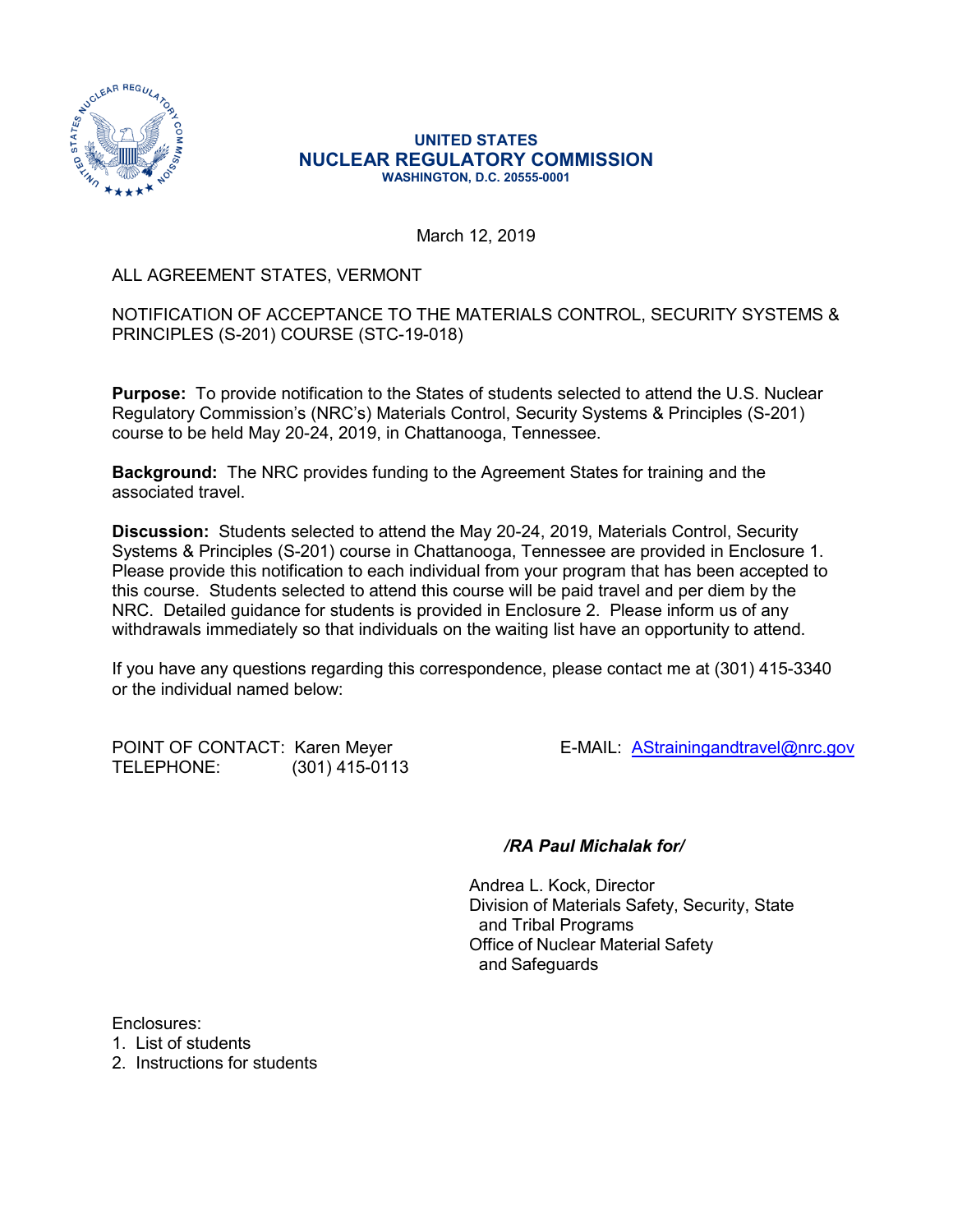### SUBJECT: NOTIFICATION OF ACCEPTANCE TO THE MATERIALS CONTROL, SECURITY SYSTEMS & PRINCIPLES (S-201) COURSE (STC-19-018)

Enclosures:

1. List of students

 $\mathbf{r}$ 

2. Instructions for students

DISTRIBUTION: AStrainingandtravel.Resources Andrea True, TCC

# **ML19071A276**

|             | OFFICE   NMSS/MSST/ASPB | NMSS/MSST/ASPB   | NMSS/MSST      |
|-------------|-------------------------|------------------|----------------|
| <b>NAME</b> | KMeyer                  | <b>PMichalak</b> | PMichalak for: |
|             |                         |                  | AKock          |
| DATE        | 03/12/19                | 03/12/19         | 03/12/19       |

**OFFICIAL RECORD COPY**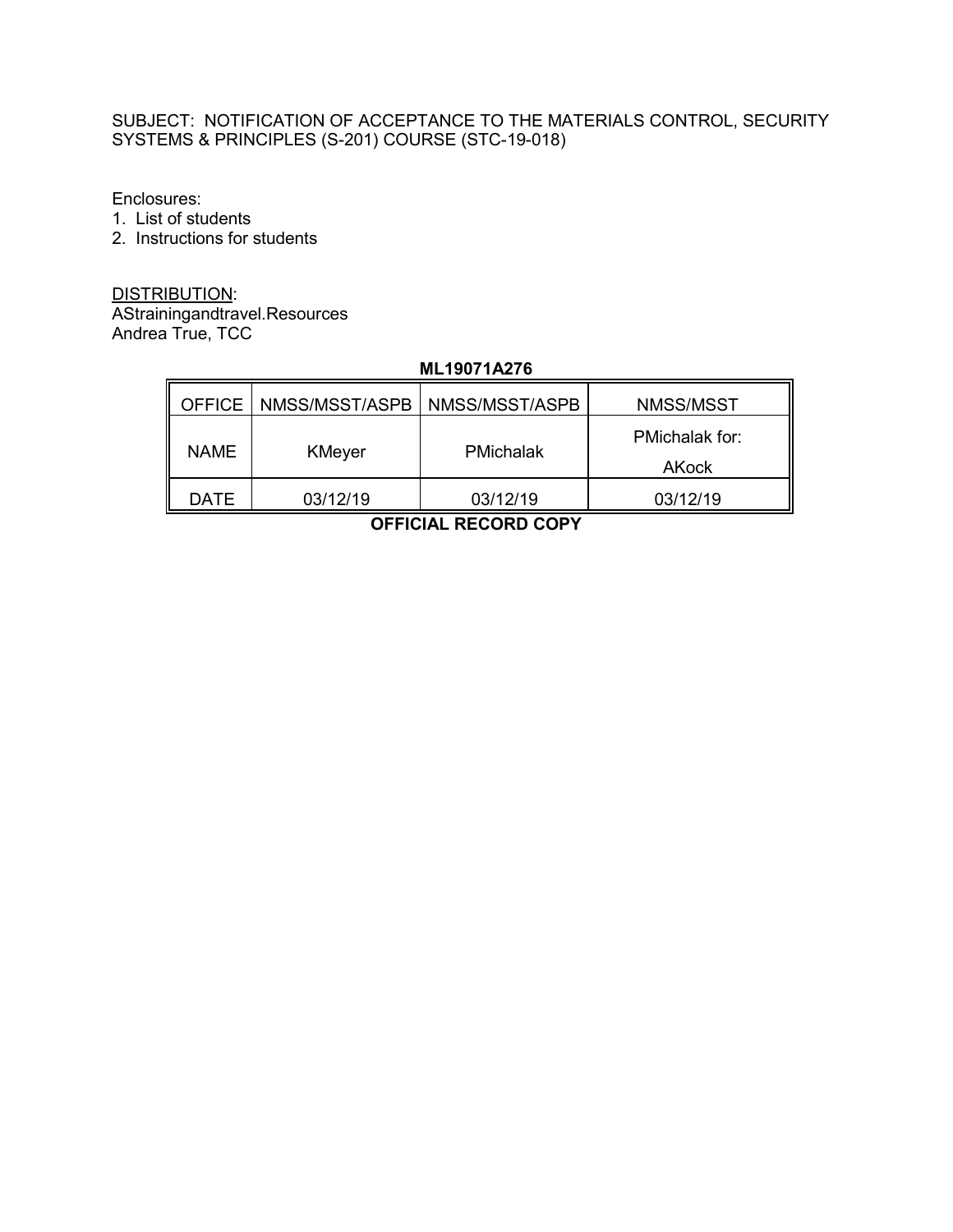## **MATERIALS CONTROL, SECURITY SYSTEMS & PRINCIPLES (S-201)** May 20-24, 2019 Chattanooga, TN

| <b>STATE</b>        | <b>PARTICIPANT</b>      |  |
|---------------------|-------------------------|--|
| <b>ALABAMA</b>      | Latira Simon            |  |
| <b>CALIFORNIA</b>   | Gregg Cohn              |  |
| <b>FLORIDA</b>      | Alfredo Ortega          |  |
| <b>GEORGIA</b>      | John Hays               |  |
| <b>ILLINOIS</b>     | Igor Gomes              |  |
| <b>KENTUCKY</b>     | <b>Russell Hestand</b>  |  |
| <b>LOUISIANA</b>    | Daniel Phan             |  |
| <b>OREGON</b>       | Rama Wusirika           |  |
| <b>PENNSYLVANIA</b> | Benjamin Jenkins        |  |
| <b>TENNESSEE</b>    | <b>Colin Shumake</b>    |  |
| <b>TEXAS (CEQ)</b>  | <b>Michael Boutwell</b> |  |
| <b>TEXAS (DSHS)</b> | <b>Craig Sutton</b>     |  |
| <b>UTAH</b>         | Don Verbica             |  |